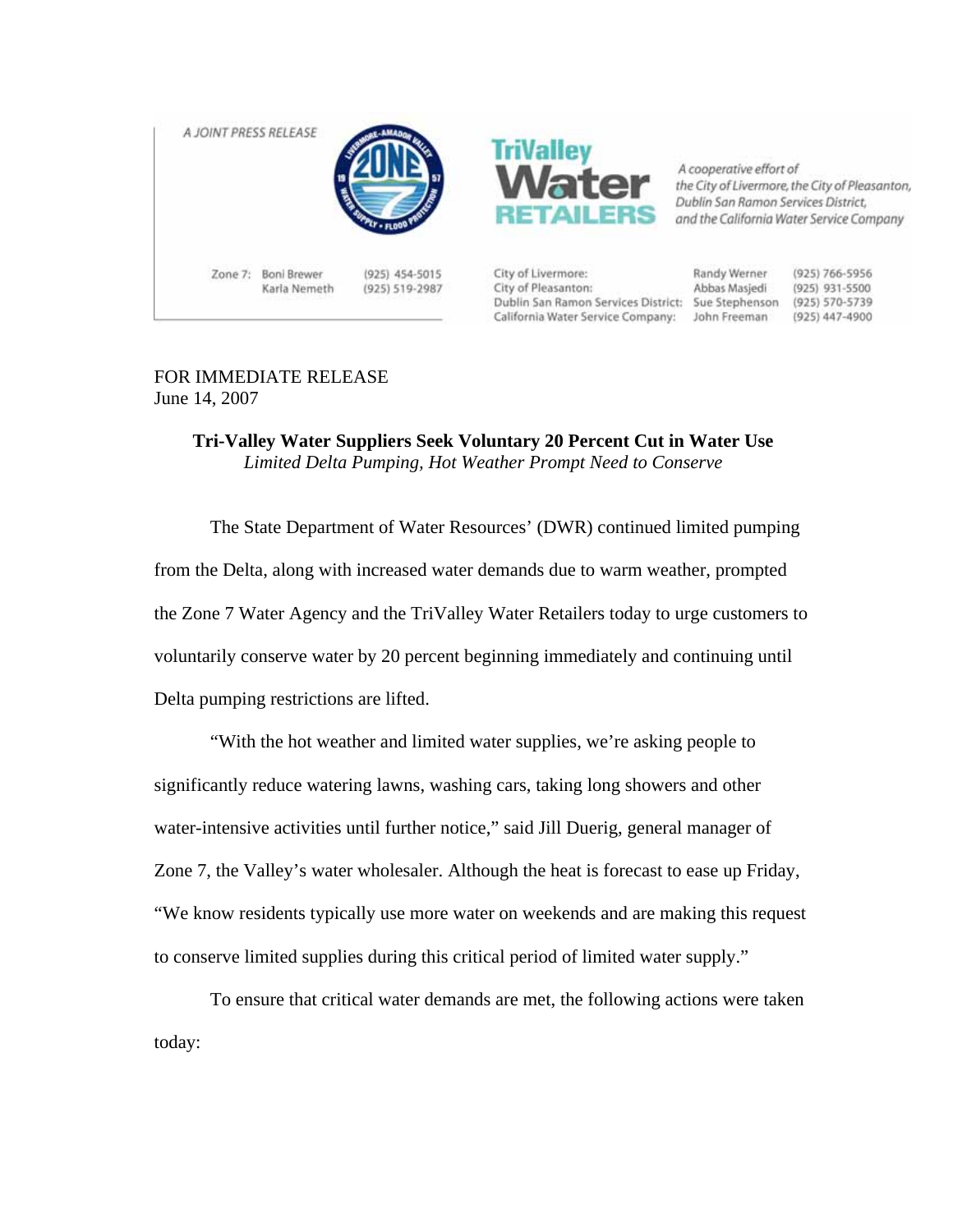- Zone 7 and the TriValley Water Retailers the cities of Pleasanton and Livermore, the California Water Service Co. and the Dublin San Ramon Services District -- asked customers to voluntarily conserve water by 20 percent;
- Zone 7 curtailed untreated water deliveries to agricultural customers by 20 percent; and,
- Zone 7 halted limited stream recharge releases from Lake Del Valle into Arroyo Del Valle, meaning people will notice less water flowing down the creek.

Zone 7 is operating both of its treatment plants, using its entire share of the limited amount of water that DWR is willing to pump from the Delta, while still striving to protect the endangered Delta smelt. In addition, Zone 7 is operating all of its groundwater wells at full capacity, as are the retailers.

TriValley water suppliers will continually evaluate needed conservation measures, based on abilities to meet anticipated demand, using a variety of factors, including the weather and information from DWR about Delta pumping operations.

DWR continues to minimally pump water from the Delta to supply State Water Project Contractors served by the South Bay Aqueduct, including Zone 7 and other agencies upstream of where water is stored in San Luis Reservoir. However, pumping from the Delta remains at extremely low levels. DWR is augmenting this with locallystored water from Lake Del Valle.

Customers are encouraged to contact their individual retailers for more information: